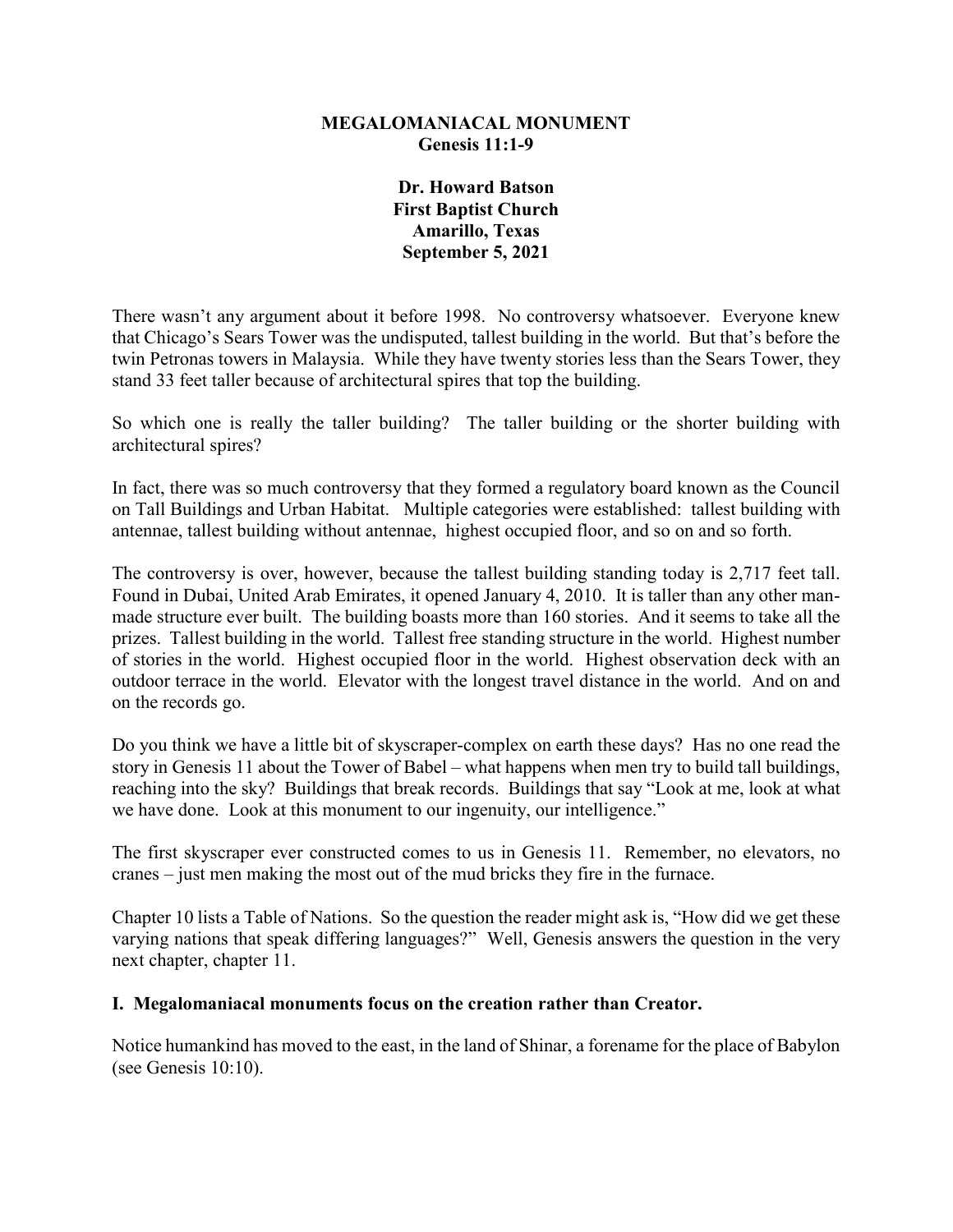Verses 3-4

And they said to one another, "Come, let us make bricks and burn them thoroughly." They used brick for stone, and they used tar for mortar. They said, "Come, let us build for ourselves a city and a tower whose top will reach into heaven, and let us make for ourselves a name; lest we be scattered abroad over the face of the whole earth."

Let's count the first person plural references. "Let us" (v. 3). "Let us" (v. 4). "Let us" (again v. 4). "Ourselves" (v. 4). "We" (v. 4).

New Testament scholar N. T. Wright has summarized the spiritual selfishness of the tower builders: **"Those who were supposed to be reflecting God's image in the world– that is, human beings – are instead looking into mirrors of their own...arrogant and insecure, they have become self-important." (N.T. Wright,** *Simply Christian***, p. 73)**

They weren't concerned about worshiping God or obeying the commandments of God. God had told them to scatter, to cover the earth, to be fruitful and multiply. God wanted them to fill the whole earth. That's what He told Adam and Eve all the way back in chapter 1 of Genesis (and later Noah's family). But instead of scattering to fill the earth, they were gathering to build a monument.

Notice what they said about themselves. "Let's make for ourselves a name" (v. 4).

Pride is the great sin of every atheist. Those with pride think they are self-made men or self-made women, not God-made men or God-made women. Once again, creation has forgotten Creator, the demands and the commands of the One who has made them. They want to be master of their own ship and captain of their own fate.

We all need to learn two things very quickly in life. Number 1: there is a God. And Number 2: We are not that God.

Pride has a terrible tendency to place ourselves at the center of life, at the center of the universe, when God – and God alone – should occupy the throne. Pride is the only sin so serious it calls forth resistance and opposition from God himself. James 4:6 and 1 Peter 5:5 both warn their readers, "God is opposed to the proud, but gives grace to the humble." Scripture does not say that God is opposed to the gluttonous, the fornicators, or the covetous, but only to the proud. God resists the proud.

Pride is a sin directed to the face of God. Thus, it is listed not as the last of the Seven Deadly Sins, but as the first – it is the root of all of the sins. It is the first sin, the sin of Adam and Eve, who wanted to be like God and ate from the fruit in the middle of the Garden.

When we're prideful, we say, "I ought to be, can be, and, by right, am my own God."

**One counselor told the story of a seventeen-year-old girl who came to see him to untangle her life. She's already had two children. She'd given up one for adoption. She'd been involved in drinking, promiscuity, and drugs as early as fourteen years of age. She had a**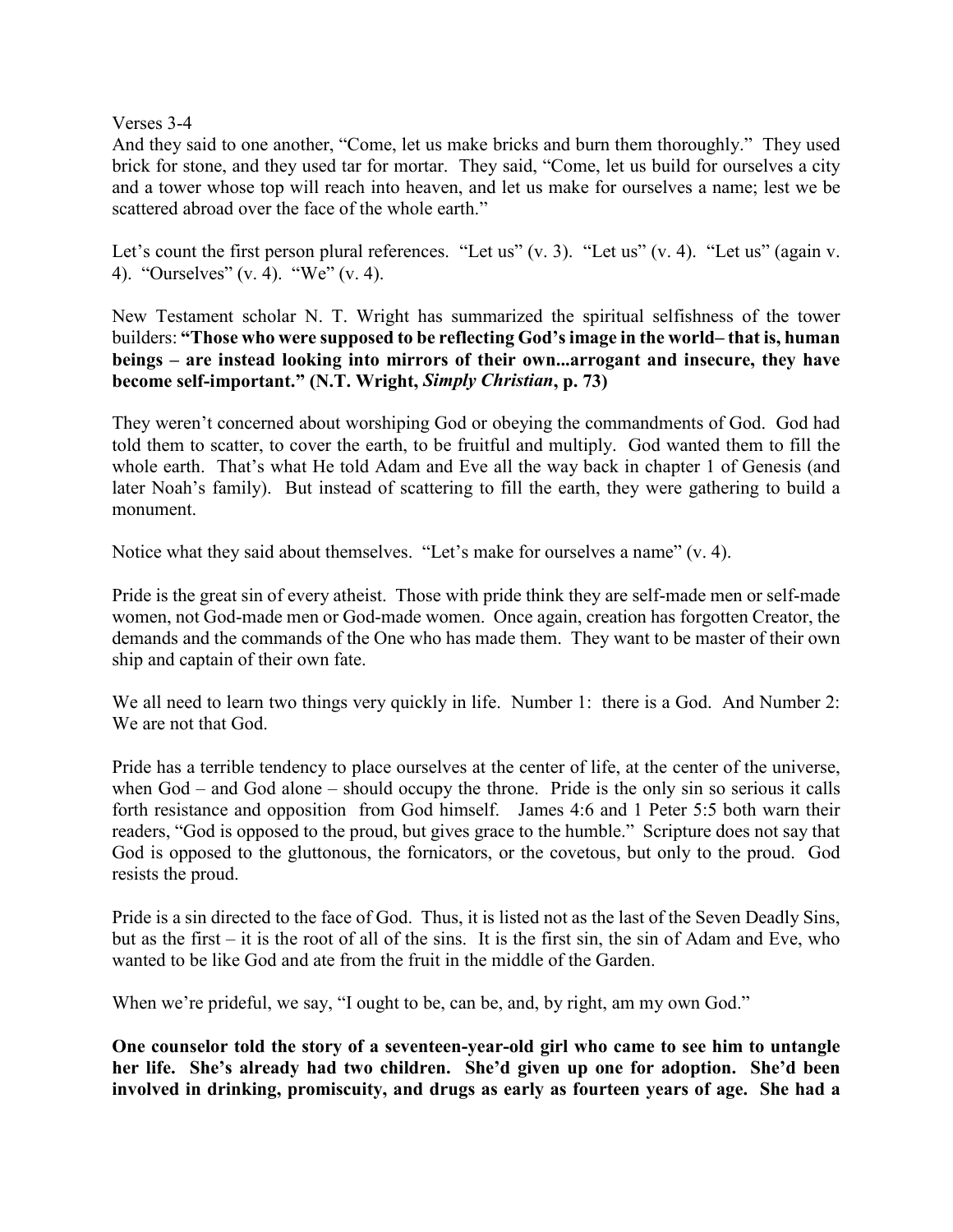**boyfriend she was planning to marry. The counselor, Dr. William Backus, suggested she might start rebuilding her life by waiting to sleep with her boyfriend until after the wedding. Her response was telling. "I don't believe in God that much." You might not like her answer, but at least she was honest. She realized that there was a Being called God, but she had no intention of allowing Him to take away her autonomy. She was saying, "I won't listen to what God thinks is best for me. I will do what I think is best for me. I will sit on my own throne. And I will be proud. I will live life according to 'thus sayeth myself.'" (William Backus,** *What Your Counselor Never Told You***, p. 56-57)**

So it was in the early chapters of Genesis. "Come, let us make a name for ourselves." Let's don't follow the commands of the Creator, but let's make a monument to man.

Perhaps in this early culture, this precursor to Babylon, they were building something of a semblance of a temple tower which was later known as the Babylonian ziggurat, an imperial embodiment of pride and self-sufficiency. In Nebuchadnezzar's Babylon, in the area of Marduk's sanctuary, there was a seven-story tower with a temple top that stood tall for all to see. This is the first forerunner to the ziggurat. Genesis implies that nothing similar had ever been built by man before.

## **II. This behemoth building, this tall tower, was an act of disobedience.**

God had told them to fill the earth, to scatter. Humankind is afraid of scattering and has taken action to prevent it. Therefore, against their own will, God – as you will see – scatters them. God wills that earth should be peopled everywhere. Humankind should be attentive to all parts of creation, working in His image to enhance the whole creation. But, instead, humankind is trying to establish a false unity, to establish a human oneness, without any reference to the threats, promises, or mandates of God. This is a self-made unity, which would proceed from a fortress, a tall-tower mentality.

We need to ask ourselves this question today, church. Are we missional in our message? Are we actively spreading the gospel beyond the boundaries of the church? Do we take the attitude of the inhabitants of Shinar? Our tower has been built. Lots of luck to the rest of you. Have we formed redemptive relationships with the lost? Will we hoard the gospel within the walls of this sacred space?

I think there is a New Testament parallel. In Acts 1:8, Jesus tells the church that after Pentecost they will be His witnesses in Jerusalem and Judea and Samaria and the remotest part of the earth. But in Acts 8:1, the church still hasn't left Jerusalem. So God imposes a missions program by sending a severe persecution against the church in Jerusalem which caused the church to scatter. As they ran from Jewish persecution, they were carrying the good news of the gospel with them even as they went.

## **III. Man's efforts are laughable in the sight of an almighty God.**

Look at verse 5

And the Lord came down to see the city and the tower which the sons of men had built.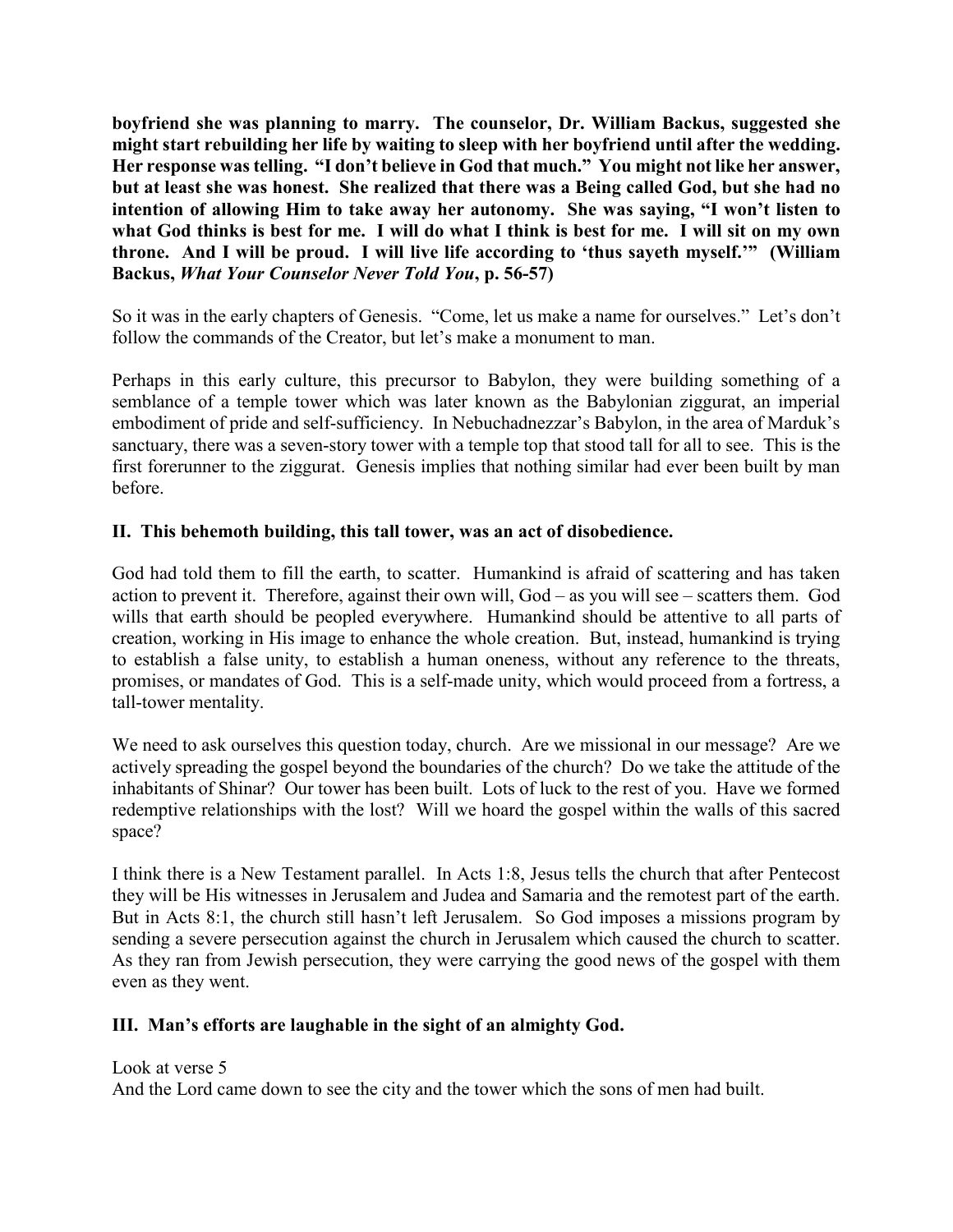Now there has to be some irony to this. In verse 4, they say this tower they are going to build will reach into heaven.

Reminds me of the little girl who was riding up in the Empire State Building elevator. She was a tourist. You know that elevator goes up, up, up, up. At the 60th floor, her stomach and ears began to show the heights. The girl clung to her father's hand and asked the question, "Daddy, does God know we're coming?"

The reality is, congregation, not this Babylonian behemoth structure, nor even the Empire State Building, will reach the heavens of God. The irony of this is that after they built so high, God couldn't even see their tower from where God dwells. He had to come down to have a look.

God has a long history of following us and finding us out. God descends to the city in order to keep tabs on the inhabitants.

**Author and church development consultant, Kelly Fryer, tells about a time in seminary when she was listening to an uninteresting lecture on a beautiful day when everyone would rather be outside. Apparently the professor sensed that nobody was being attentive because suddenly he closed his notebook and stopped talking. "He wasn't going to waste one more breath on us," she writes. But before leaving the lecture hall, he picked up a piece of chalk and going to the blackboard he drew a huge arrow pointing straight down. He stood back and told the class, "If you understand that, you understand everything you need to know about what it means to be a Christian..." and with that he left the room.**

**Everyone remained for a time staring at the arrow pointing downward. Fryer admits that the most logical thing she could think was, "He thinks we're all going to hell."**

**But the next time the class met, the professor began his lecture by drawing the same arrow on the board. This time he had everyone's complete attention. "Here's what this means," he told them. "God** *always* **comes down. God always comes down. There is never** *anything* **that we can do to turn that arrow around and make our way UP to God. God came down in Jesus. And God still comes down, in the bread and in the wine, in the water and in the fellowship of believers. God ALWAYS comes down." (Kelly A. Fryer,** *Reclaiming the "L" Word: Renewing the Church from Its Lutheran Core***, [Minneapolis, MN: Augsburg Fortress, 2003], 25-26)**

The seminary professor is right. God comes down.

At that moment, they have a common language, a *lingua franca*. So God spoke as deity to the divine court, and He uses His own "Let us." They had said "Let us go and build up," and God said, "Let us go down and confuse their language, that they may not understand one another's speech...Therefore its name was called Babel, because the Lord confused the language of the whole earth; and from there the Lord scattered them abroad over the face of the whole earth" (vs. 7, 9).

God has His way at the end of the day. The plans for the tall tower have tumbled.